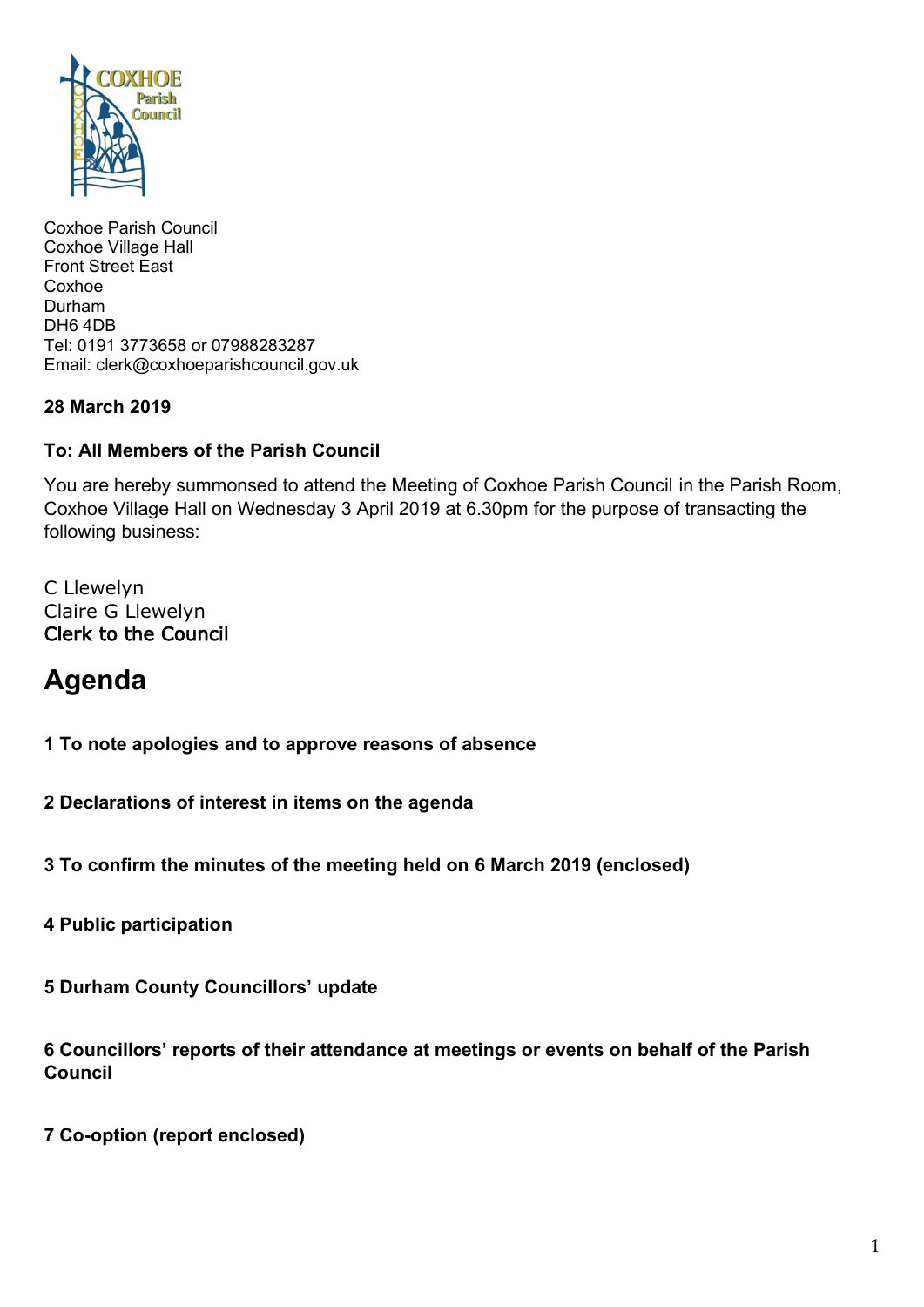# **8 Land, Buildings and Open Spaces (reports enclosed)**

- a) Cricket Ground (report enclosed)
- b) Quarrington Hill Enviromental Improvement Scheme (verbal update)
- c) Request for easement at Lowfield Bungalow (enclosed)
- d) Clarence Railway creation of cycle path and walkway (enclosed)
- e) Scouts request to use King's Wood (enclosed)

## **9 Parking (verbal update)**

#### **10 Youth Provision**

- a) Youth Worker Report (to follow)
- b) Under 5's provision (verbal update)

#### **11 Clerk's Report (enclosed)**

- a) St Mary's Churchyard
- b) Trees back of Ashbourne Drive

#### **12 Financial matters including Annual Governance**

- a) Finance Report, bank reconciliation and payment schedule (enclosed)
- b) Staff pay update (enclosed)
- c) Parish paths grant (enclosed)
- d) Laptop purchase (enclosed)
- e) Banking arrangements (enclosed)
- f) Insurance renewal 2019/20 (enclosed)
- g) Cyber-crime insurance (enclosed)
- h) Budget (enclosed)

#### **13 Financial Risk Assessment (enclosed)**

- **14 Dog Bin Contract (to follow)**
- **15 Training Update (to follow)**
- **16 Operation London Bridge (report enclosed)**
- **17 Coxhoe Parish Council and Coxhoe Village Hall lease (enclosed)**
- **18 Parish Plan 3 (enclosed)**